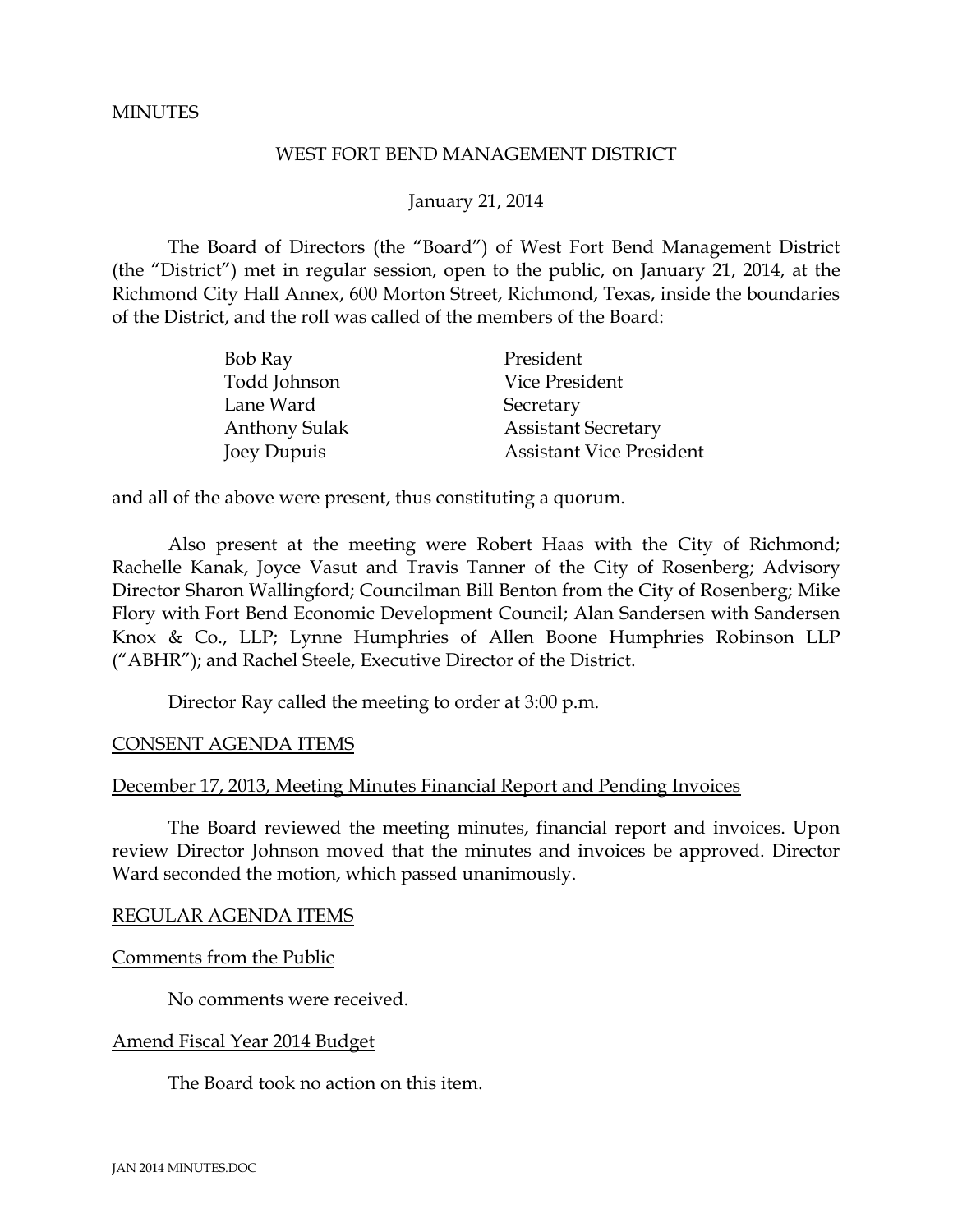### Audit

Mr. Sandersen presented the 2013 fiscal year audit, a copy of which is filed appropriately in the District's records. After review and discussion, Director Ward moved to approve the audit and direct that it be filed appropriate as required by law. Director Johnson seconded the motion, which was unanimously approved.

### Access Management Planning Study

Ms. Steele reviewed the resolution to approve the findings made in the Study, not the recommendations. She noted the findings are of existing conditions. Director Johnson moved to adopt the Resolution. Director Ward seconded the motion, which was unanimously approved.

## Activity within the District, including permits under review issued and closed since the last meeting including signs, variance requests, and enforcement of standards (Travis Tanner-Rosenberg, Robert Haas-Richmond)

Mr. Tanner presented a variance request for the McDonald's at the corner of Highway 36 and I-69. Director Ray noted he will abstain from discussion and voting because the business owner is a client of his company. Mr. Tanner reviewed the variances and mitigation proposed. After discussion, Mr. Tanner suggested he work with the owner and return the request next month. Director Ward moved to table the matter. Director Johnson seconded the motion, which was unanimously approved.

## Administrative Services Agreement

Director Ray noted the proposals submitted for bookkeeping services. Ms. Vasut at the City of Rosenberg said she would still be willing to serve as the District's bookkeeper. After review and discussion of the District's options, Director Johnson noted he will abstain from voting for bookkeeping proposals as one of his vendors is a company that has also submitted a proposal to the Board for professional services. Director Ward moved to table the matter to give the City time to respond to the District with an updated proposal. Director Dupuis seconded the motion, which was unanimously approved.

# Update on the proposed sign ordinance being pursued between Richmond and Rosenberg

Mr. Tanner said the City of Rosenberg will be presenting the new signs shortly. Ms. Steele said the City of Richmond had no update.

## Committee Reports

Ms. Steele noted that the Highway 90A Committee would be meeting on January 23<sup>rd</sup> to discuss outreach strategies related to the Livable Centers Project. Director